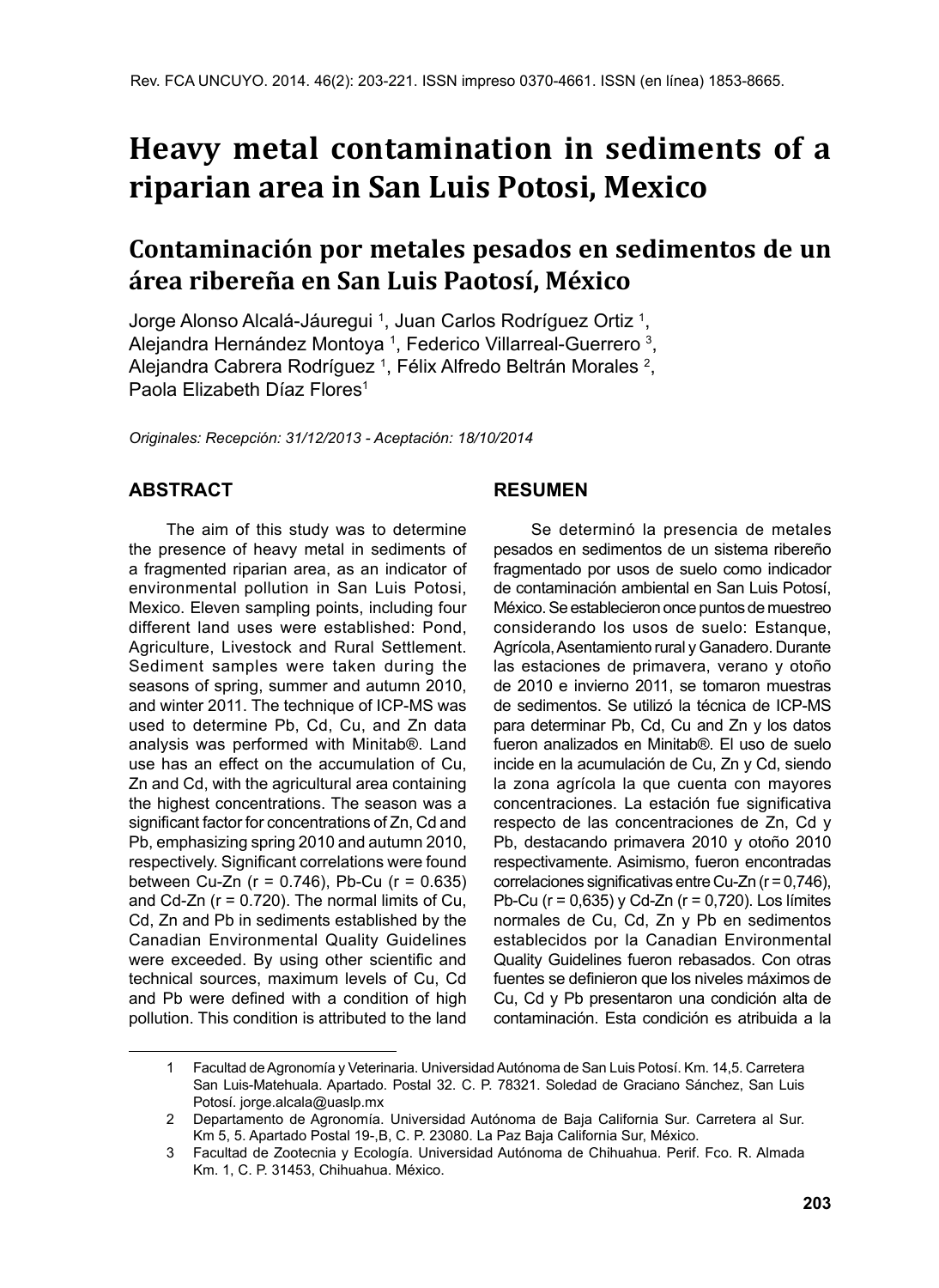use change dynamics, to wastewater discharges, and urban, agricultural and livestock wastes. Thus, a further environmental assessment is recomended for the study area.

**Keywords**

land use • environmental impact • pollution • season

dinámica de usos de suelo, descargas de aguas residuales, desechos sólidos urbanos, agrícolas y ganaderos, recomendándose continuar su evaluación ambiental.

#### **Palabras clave**

usos de suelo • impacto ambiental • contaminación • estacionalidad

#### **INTRODUCTION**

In the evaluation of environmental pollution, the analysis of coastal systems becomes an alternative for the assessment of the environmental impact of human activities and the physico-chemical processes involved in the biological and ecological functionality.

The term riparian area refers to the transition region where the interactions between the terrestrial and aquatic areas ocurr. It is characterized by a flora and fauna whose composition is strongly influenced by light intensity, water content and soil particle size. These ecosystems have many attributes that enhance their biodiversity: boundaries, patterns of succession, vertical strata and especially microhabitats that can be defined by their physical features.

The current water regime of the river system is linked to rainfall and seasonal changes (21). In riparian systems the influence of vegetable morphology, soil characteristics and the potential impacts of productive activities such as livestock in retaining soil on the banks rivers are associated with erosion and sedimentation (38). Moreover, a greater breadth of functionality can be obtained by including an ecological assessment of pollution in resources such as soil, sediments, flora and fauna and riparian systems (12).

The presence of contaminated sediments in aquatic environments is a situation found worldwide since the twentieth century. This is due to industrial fly-tipping, as well as the use of chemicals such as pesticides that are passed to sediments from agricultural areas (20). Sediment is an integral component of aquatic ecosystem providing habitat, feeding, spawning and rearing areas for many aquatic organisms. Sediments also serve as reservoir for pollutants and therefore represent a potential source of pollutants to the water column, organisms, and ultimately human consumers of those organisms (24).

Heavy metals in aquatic systems and sediments derived from natural and anthropogenic processes are influenced by the mineralogical composition, texture of sediments, adsorption, desorption, redox, among other factors (39). The variety and quantity of sediment-transported pollutants includes construction debris, oil, toxic chemicals from automobiles, nutrients, viruses, bacteria and heavy metals (21).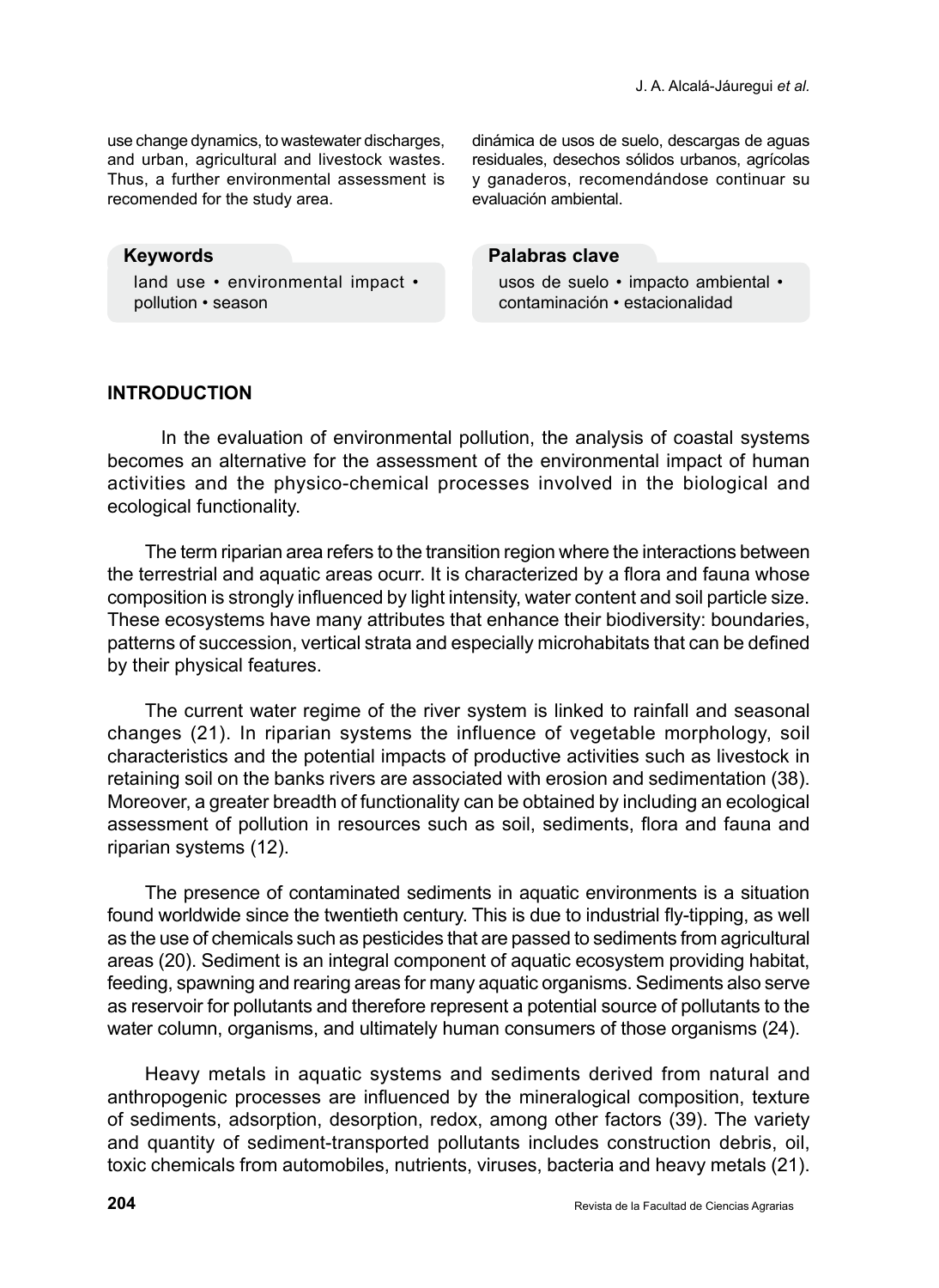Heavy metals in sediments in San Luis Potosi, Mexico

Therefore, there are no clear criteria for establishing the heavy metal contamination of sediment because the sediment composition can be varied, depending on the rock, the grain size of organic matter content, electric conductivity, potential of hydrogen, among other factors (12). Heavy metal pollution in sediments is a good indicator for assessing coastal areas. This can provide information to assess their impact on the ecological dynamics of populations, because of the possible magnitude of its bioaccumulation, as the cases of Cu, Mn, Fe, Cd, Ni, Cr, Pb and Zn (1, 32). Knowledge of the properties and composition of sediments allows the evaluation of the condition and disturbance resulting from the accumulation of anthropogenic and natural substances that could pose risks to the ecosystem health (39).

In Mexico there are few studies related to the processes that take place in the sediment and water together or independently (16). In this context, the municipalities of San Luis Potosi and Soledad de Graciano Sanchez converge in a microregion with environmental issues related to the impacts of population, industry and large areas of crops under a rainfed irrigation regime.

The climatic characteristics of this area indicate a dry, temperate climate with warm summers. It records an annual rainfall of 400 mm concentrated particularly from May to October (29). It also shares a watershed that integrates a drainage area of 264.6 km<sup>2</sup>, including Dams Toll, El Potosi and San Jose Dam located upstream, and their shade.

The latter provides a runoff that supplies Santiago River (31). Additionally, the Santiago River runoff passes the outlet of a pond with wetland features called "Tanque Tenorio" and its hydrological catchment area affects distribution and coastal pathways. This area has been used since the 70' s for the discharge of industrial water, and to a lesser extent for domestic and continuously discharged wastewater (25). In turn, there are problems due to overfishing and pollution of aquifers, erosion, salinization and loss of soil fertility and improper disposal of household and industrial waste (28).

Given this scenario, the study aimed to evaluate the presence of heavy metals associated to various land uses such as agriculture, livestock, rural-urban settlements and natural areas in the Rio Santiago river system and "Tanque Tenorio" pond.

In the past, studies had associated heavy metal concentrations in lands with different uses to the emissions of particles to the atmosphere and releases of residues from industrial, urban, semi-urban and agricultural zones (3). Therefore, it is of great interest to evaluate the environmental issues involving these relationships and the quality of the river system, using the presence of heavy metals in sediments as an indicator of environmental pollution. It is considered that land uses, along with the season of the year, may affect the variation of the presence and concentration of heavy metals.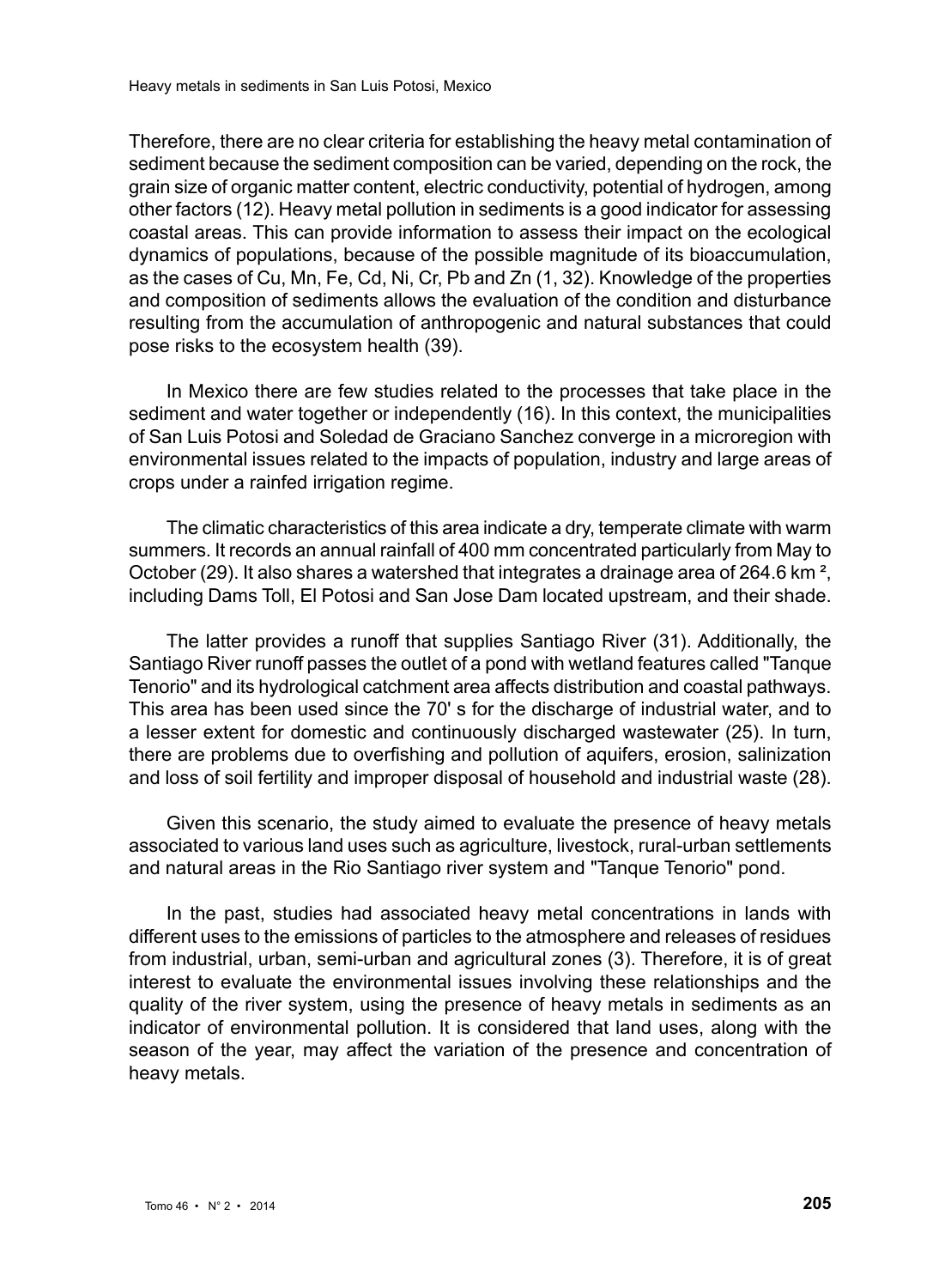# **MATERIALS AND METHODS**

# **Study Area**

The study was conducted in the municipalities of Soledad de Graciano Sanchez and San Luis Potosi (San Luis Potosi State, Mexico) (28, 29, 30 ,31). The municipality of Soledad de Graciano Sanchez, lies between 22°27' N and 100°58' W. The municipality of San Luis Potosi is located at coordinates: 22°12'27 "N, 101°01'20" W, with an altitude of 1.883 m (23, 27). Considering the location of the Pond Tenorio System and its influence area converging on the route of Rio Santiago, 11 points were placed randomly according to the land use types: Pond, Agriculture, Urban-rural Settlement and Livestock (figure 1). In the path where samples were taken, crops such as corn and alfalfa were grown. Moreover, inhabitants of the zone used to have cattle and goats, mainly under livestock conditions.



**Figure 1.** Study area and location of sampling points. **Figura 1.** Localización del área de estudio y puntos de muestreo.

# **Sediment Sampling**

Samples were taken at each sampling point during the seasons of spring, summer and autumn 2010 and winter of 2011. Sediment samples correspond to the two banks of the river system and on the channel, which were taken with a maximum depth of 15 cm. In total 132 samples were taken, corresponding to a total of 33 samples per season. According to the Mexican norm NOM-021-REC-NAT-2000 applied to soils as a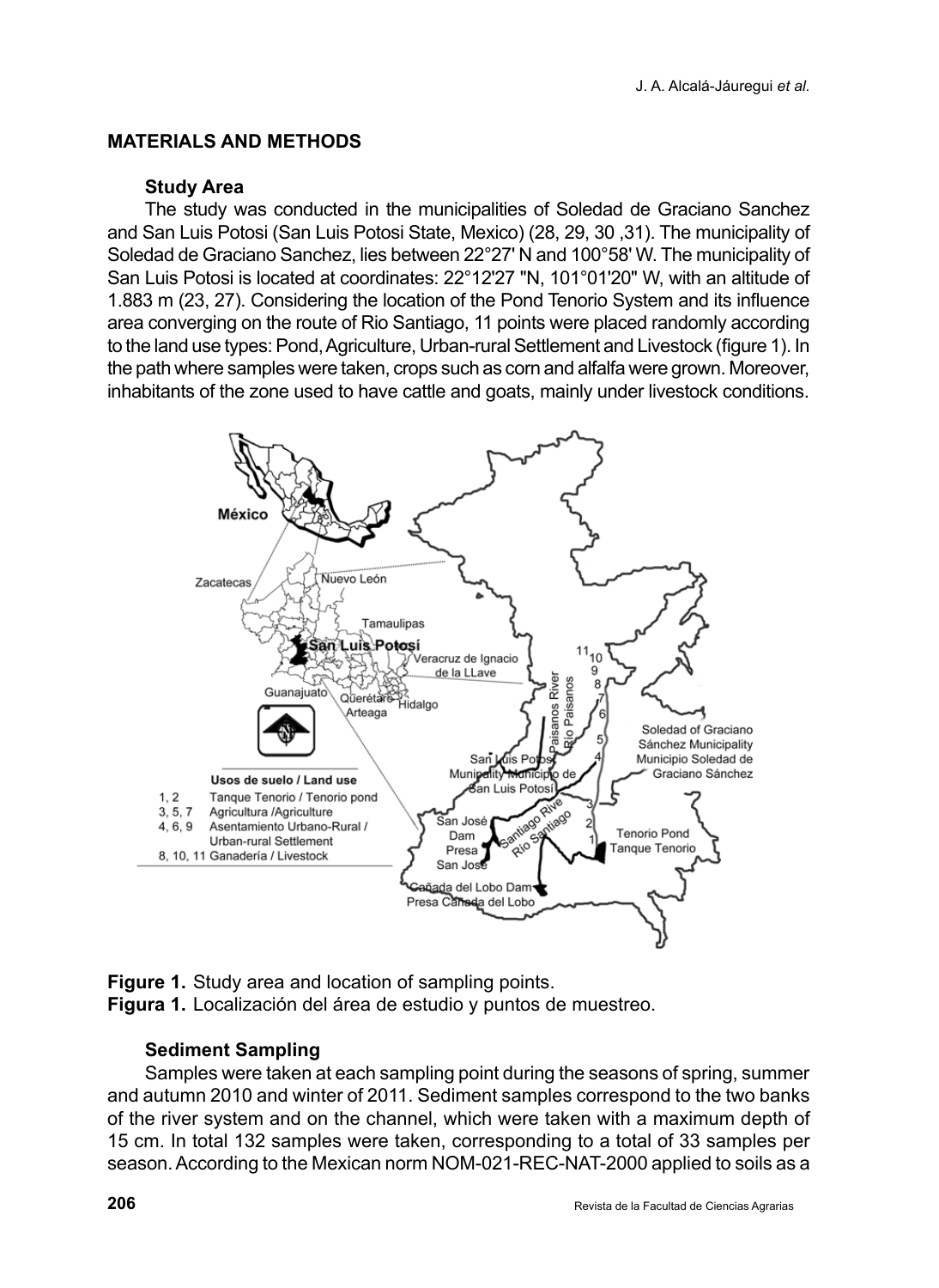reference (15) physical and chemical parameters such as pH (AS-02 method), texture (AS-09 method), electrical conductivity (AS-18 method), CaCO<sub>3</sub> (AS-29 method) and organic matter (AS-07 method) were determined.

#### **Analysis of Metals in Sediments**

To determine the concentration of metals in sediments, samples were prepared by drying them at room temperature for 3 days, and then sieved on a 2 mm mesh, adding 1 g of volume to a mixture of HNO<sub>3</sub> with ultra-high purity. They were left in a vial in a Teflon microwave accelerated reaction system MARS 5 with a ramp control of temperature for ten minutes at 180°C, and the extracted liquid was diluted with distilled water for analysis of Pb, Cd, Cu and Zn concentrations. Some criteria used were based on (2, 34).

Analysis was performed in the laboratory using the technique of atomic absorption spectrophotometry ICP-MS. Given that in Mexico does not exist a specific norm for heavy metals in sediments; metal concentrations in sediments were compared with standard values established by the Canadian Sediment Quality Guidelines for the Protection of Aquatic Life (13), referred to as the Canadian Environmental Quality Guidelines (ISQG - Interim Sediment Quality Guideline), and the criteria established by (Garbarino *et al.*, 1995), which classifies maximum levels of heavy metals in sediments according to the criterion: unpolluted, moderately polluted and heavily polluted. The previous was performed due to the absence of specific regulations for heavy metals in sediments in Mexico.

## **Statistical Analysis**

Regarding the statistical analysis, two procedures were used to process the data related to the presence of heavy metals in sediments. A general lineal model (GLM) that included variance analysis ( $\alpha \le 0.05$ ) and regression analysis. The first analysis considered the four land uses: Pond, Agricultural, Urban-rural settlement and Livestock.

The GLM was adjusted to test the individual effect, the interactions between land use factors, and seasonality with respect to the concentrations of heavy metals. A second analysis was used to eliminate the effects of the Pond land-use.

The previous, analysis was performed to avoid the interference of Pond land-use with the results, given that it is considered a system with significant pollution problems. This analysis only considered agricultural, urban-rural settlement and livestock land use, while applying the same statistical model. In these two criteria, the means and the Pearson correlation coefficient test were determined. To determine the existence of heavy metals that could establish relationships between concentrations and land use and seasonality, principal component analysis (PCA) aimed at grouping the sampling points or sites and stations of higher accumulation of metals (20). Once the variation of the main components was determined, dispersion graphs were created in order to know the influence of the heavy metal accumulation in sediments regarding the land uses and season. A similar study was performed for the four analyzed elements (4, 14, 37, 40).

All analyses were performed in the statistical package MINITAB ®.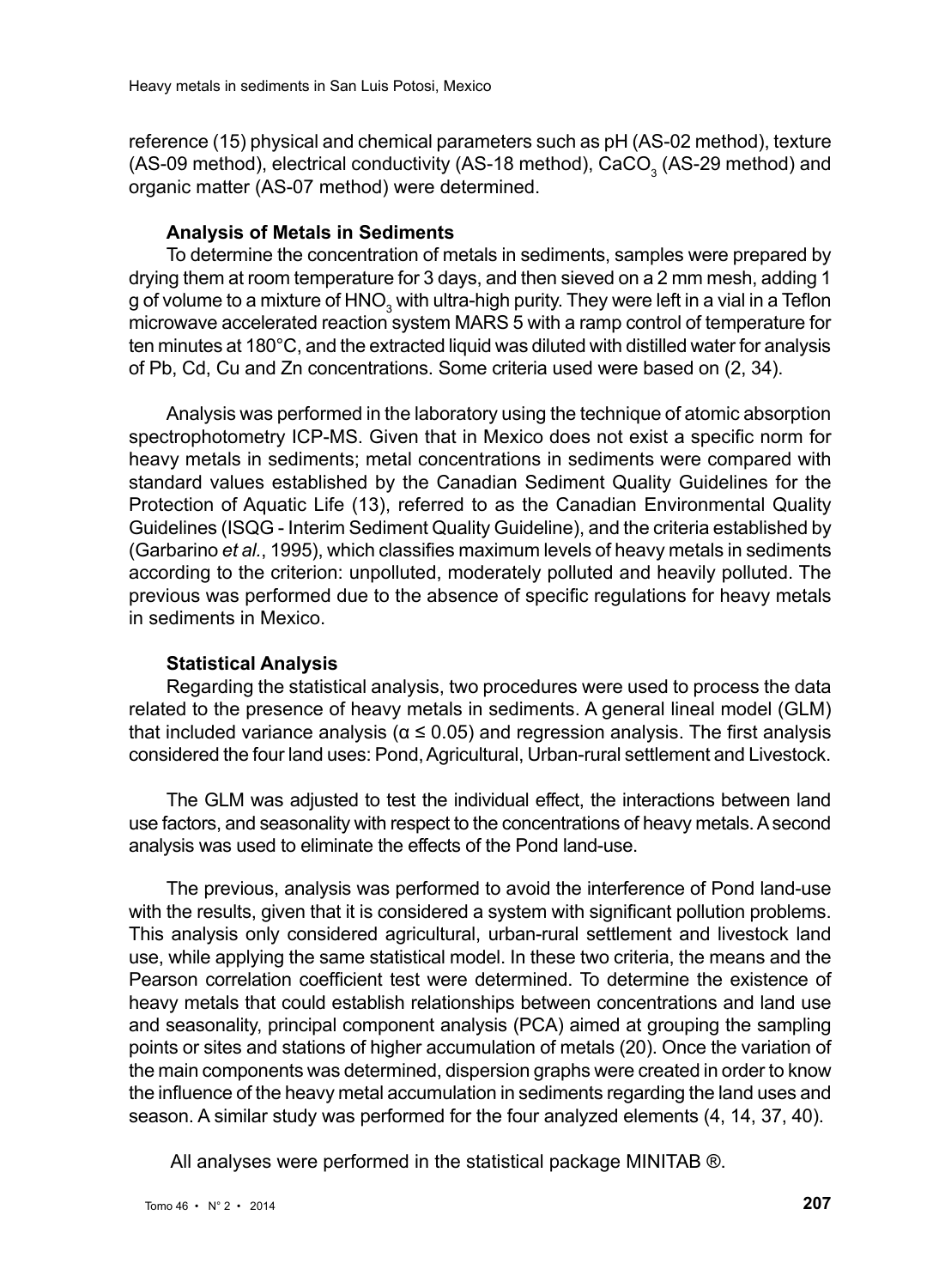# **RESULTS**

From the physical and chemical characterization performed on the sediments. Values of pH, found in the range from 7.66 to 8.05, were considered slightly high, based on the ranges established by NOM-021-RECNAT-2000 (15). In general, the texture was found to be silty in rages from 84 to 90%. The electrical conductivity (EC) presented ranges from 0.479 to 1.395 dS/m, considered in this norm as very low and low, respectively. Regarding the concentration of  $\text{CaCO}_3$ , this component was in the range from 0.78 to 1.79%, interpreted in the norm as low. Finally, and regarding the presence of organic matter, ranges oscillated 0.9 to 3.16%, considered as low and high, respectively.

# **Analysis of metals in four land uses**

There were found significant effects on the analyses of concentrations of Cu, Zn and Cd by the presence of Pb, Zn and Cd in each relation to land use-season; Cd-season interaction was found according to land use.

The mean concentrations were in the order of Zn> Cu> Pb> Cd, corresponding to 108.6, 20.9, 18.5 and 3.2 mg kg-1, respectively. Using Pearson's correlation coefficient, significant relationships were obtained, which emphasised higher Cu-Zn  $(r = 0.746)$ , Pb-Cu (r = 0.635) and Cd-Zn (r = 0.720) associations. These results are presented in table 1. Moreover, the regression analysis showed a representativeness of 57.6% for Cu-Zn and 73.3% for Cd-Zn (figure 2, page 209).

- **Table 1.** Correlation of heavy metals in sediments considering four land uses.
- **Tabla 1.** Correlación de metales pesados en sedimentos considerando cuatro usos de suelo.

| <b>Elements</b> |       |       |             |  |  |  |
|-----------------|-------|-------|-------------|--|--|--|
|                 | Cu    | Zn    | $_{\rm cd}$ |  |  |  |
| Zn              | 0.746 |       |             |  |  |  |
|                 | 0.000 |       |             |  |  |  |
| C <sub>d</sub>  | 0.495 | 0.720 |             |  |  |  |
|                 | 0.000 | 0.000 |             |  |  |  |
| Pb              | 0.635 | 0.388 | 0.234       |  |  |  |
|                 | 0.000 | 0.000 | 0.000       |  |  |  |

PCA was determined jointly; components PC1 and PC2 explained 86% of the variability of the data. Figure 3 (page 209) shows the dispersion diagram. The PC1 showed positive correlations between Cu (0.546), Zn (0.563), Pb (0.396) and Cd (0.478). PC2 presented negative correlations with respect to Zn (-0.255) and Cd (-0.551) and positive with respect to Cu (0.185) and Pb (0.722). Figure 3 (page 209) shows the variability of the observations determined in PC1 and PC2 in which a set of disperse data of land use near the axis interception of both components was found. An eight point dispersión in land uses of agriculture and livestock was observed and others of six in the land uses of agriculture, livestock and rural settlement.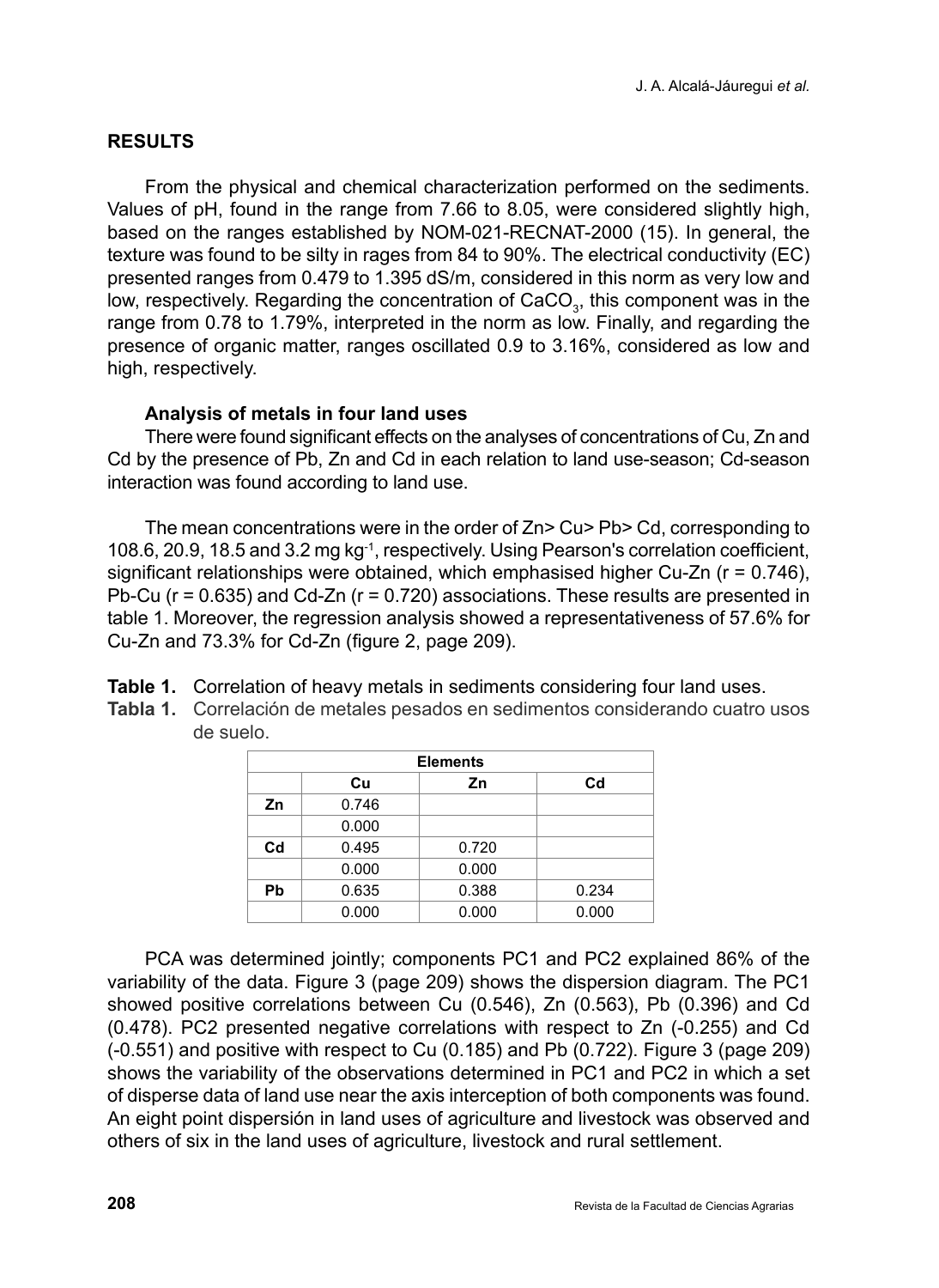





òô

œ

First Component

**First Component** 

First Component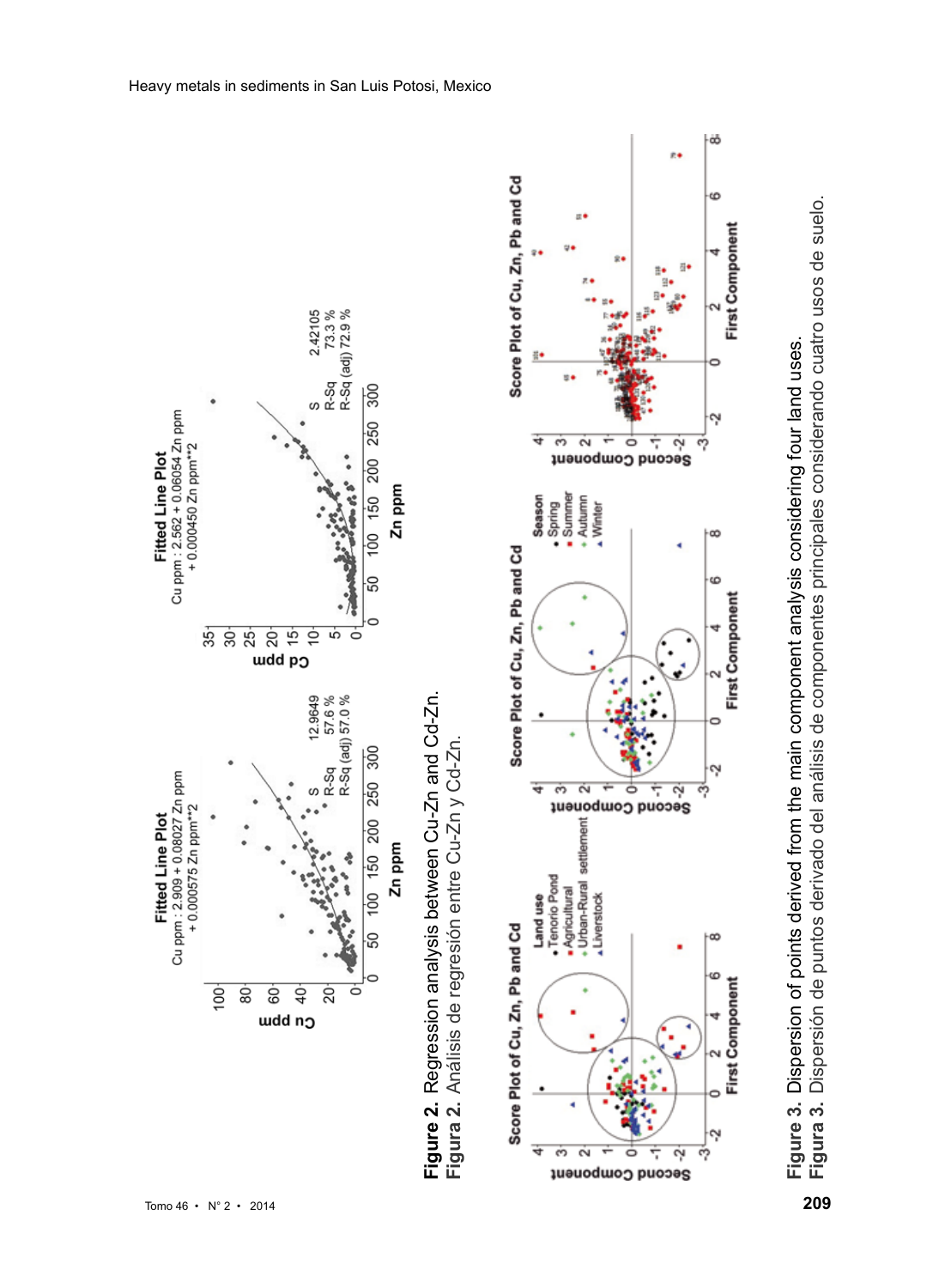There are three samples over PC1 away from the intercepted axis between PC1 and PC2 from the sample 79, which presented the highest values of Cu (91.07 mg kg-1), Zn (293.210 mg kg<sup>-1</sup>), Pb (49.16 mg kg<sup>-1</sup>) and Cd (33.75mg kg<sup>-1</sup>). This data belonged to agricultural land use and winter 2011. Along the PC2, there are five sample sediments removed from the shaft 51, which highlight the concentrations of Cu (72.81 mg kg-1), Zn (239.6mg kg<sup>-1</sup>), Pb (79.42 mg kg<sup>-1</sup>) and Cd (13.63 mg kg<sup>-1</sup>). These samples are outside the urban-rural settlement land use type and the autumn season of 2010.

 In figure 4 a dendogram derived from the similarity of the analysis is presented in which it shows the Euclidian distance between the studied metals in sediments.

Such analysis, which indicates the degree of affinity, shows a relationship between Cu and Zn with a level of 87%. Cadmium presents a lower degree of affinity associated to Cu and Zn while Pb stays separated from these metallic elements.



- **Figure 4.** Dendogram of the similarity of the Euclidian distance of studied metals in sediments.
- **Figura 4.** Dendograma de similitud de la distancia Euclidiana de metales estudiados en sedimentos.
- a) Effect of land use. The land use factor had an effect on the concentrations of Cu ( $p = 0.011$ ), Zn ( $p = 0.023$ ) and Cd ( $p = 0.004$ ) in the sediments. Trends in concentrations obtained in the three elements are shown in figure 5 (page 211). Regarding Cu, the highest concentration occurred in the use of agricultural land with 28.72±3.2 mg kg-1, while the lowest concentration was found in the livestock land use (15.20±3.20 mg kg-1).
- b) Effect of season. The season factors had an effect on the concentrations of Zn ( $p = 0.000$ ), Pb ( $p = 0.084$ ) and Cd ( $p = 0.002$ ). Regarding Zn, the highest concentration occurred in the spring season 2010 with 142.54±10.35 mg kg-1, and the lowest in the summer season with 69±10.35 mg kg-1 (figure 6, page 211).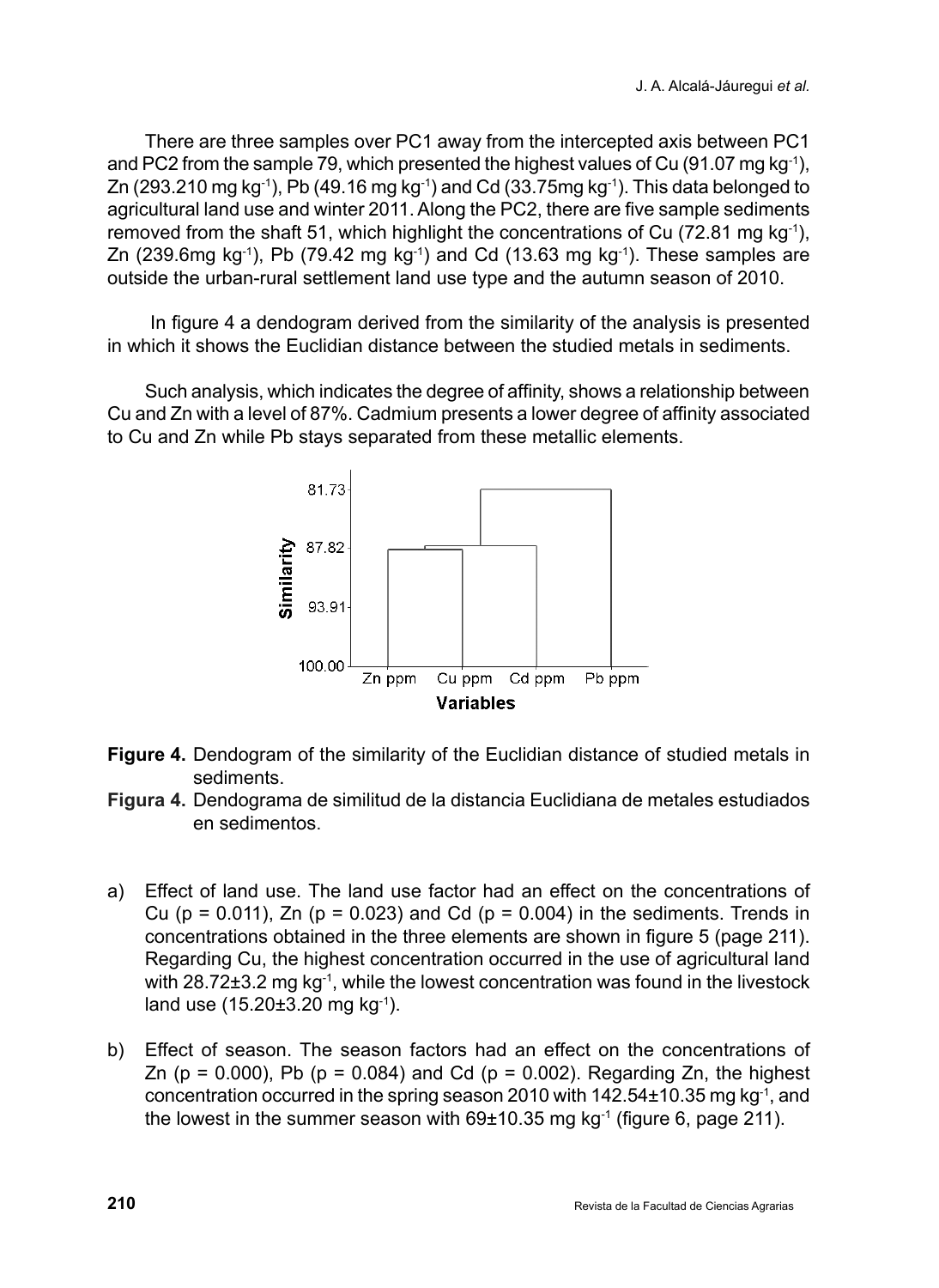

**Figure 5.** Concentrations of copper, zinc and cadmium affected by land use. **Figura 5.** Concentración de cobre, zinc y cadmio bajo el efecto de usos de suelo.



**Figure 6.** Significant concentrations of zinc, lead and cadmium affected by the season. **Figura 6.** Concentración significativa de zinc, plomo y cadmio bajo el efecto de la estación.

c) Effect of season-land use. The analysis of double interaction in the concentrations of heavy metals in sediments (Pb, Cu, Zn and Cd), along with seasonal factors and land use, indicates that this relationship was only significant for Cd concentrations  $(p = 0.077)$ . This description is presented in figure 7 (page 212). The highest concentration of Cd was found in the spring 2010 in the livestock land use  $(2.8 \pm 1.4 \text{ mg kg}^{-1})$ , and the lowest concentration was found in winter 2011 in the Pond land use  $(0.339\pm1.4 \text{ mg kg}^{-1})$ .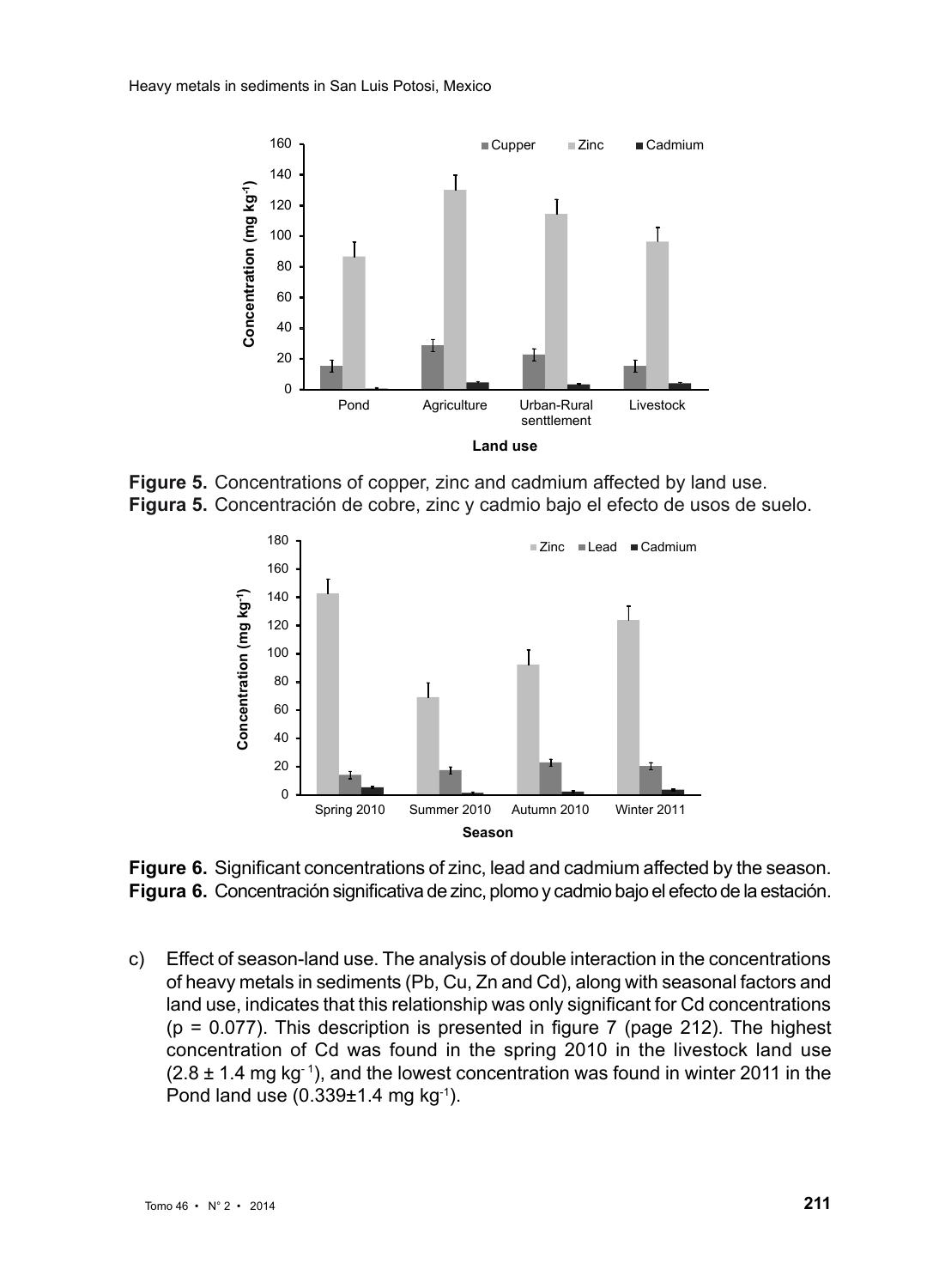

**Figure 7.** Significant concentrations of cadmium affected by the land use-season. **Figura 7.** Concentraciones significativas de cadmio bajo el efecto de usos de suelo-estación.

#### **Analysis of metals in three land use types**

According to the analysis of the samples, considering only the agricultural and livestock land uses, together with the rural settlements, without considering the effect of the Pond land use, there were significant relationships between the effects of seasonality and land use on heavy metals on the sediment. Land use significantly influenced concentrations of Cu ( $p=0.022$ ) and Zn ( $p = 0.063$ ).

The highest concentrations of Cu (28.72 $\pm 3.40$  mg kg<sup>-1</sup>) and Zn (130.04 $\pm$ 10.02 mg kg<sup>-1</sup>) were found in the agricultural land use, highlighting that this factor did not impact significantly on Cu concentrations, compared to the first analysis. In this case, soilstation concentrations of Zn ( $p = 0.000$ ), Pb ( $p = 0.015$ ) and Cd (0.001) matched the results of the first analysis, indicating the significant effect of the season.

Zinc concentrations remained high during spring 2011 with 160.03±11.57 mg kg<sup>-1</sup>. Pb concentrations were highest in autumn 2010 with 23.661 $\pm$ 2.72 mg kg<sup>-1</sup>, while Cd showed the highest concentration in spring 2010 with  $6.50\pm0.89$  mg kg<sup>-1</sup>. These results are presented in table 2 (page 213).

Using the Pearson's correlation coefficient, significant relationships were obtained for Cu-Zn ( $r = 0.759$ ), Pb-Cu ( $r = 0.635$ ) and Cd-Zn ( $r = 0.751$ ). These results are presented in table 3 (page 213).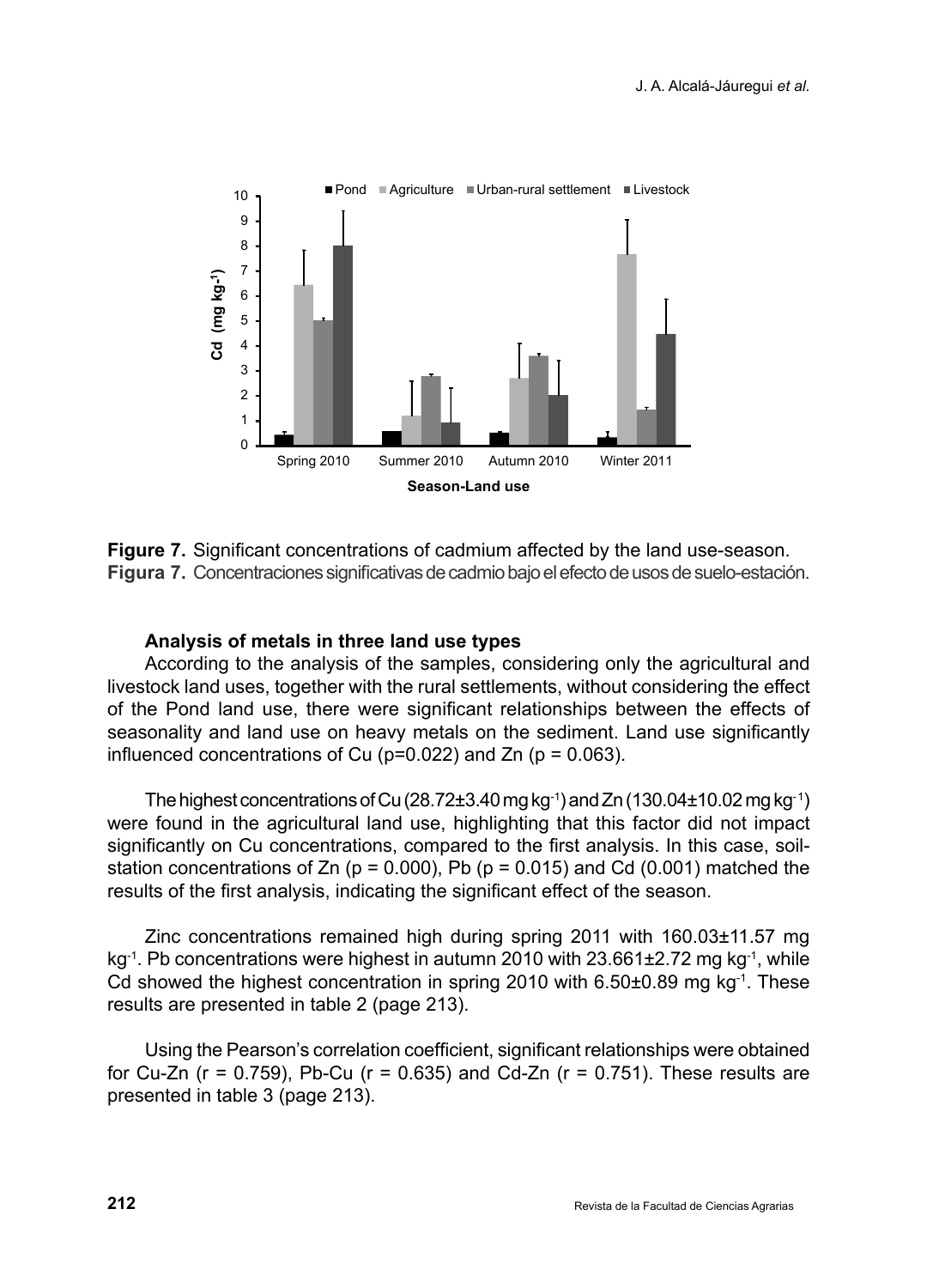- **Table 2.** Significant concentrations of heavy metals in sediments considering only three land uses.
- **Tabla 2.** Concentraciones significativas de metales pesados en sedimentos considerando solo tres usos de suelo.

|                         | Elements (mg $kg^{-1}$ ) |                    |                   |                 |  |  |  |
|-------------------------|--------------------------|--------------------|-------------------|-----------------|--|--|--|
| Factor                  | $Cu*$ **                 | $Zn^*$             | $Pb**$            | $Cd**$          |  |  |  |
| Land use                |                          |                    |                   |                 |  |  |  |
| Agriculture             | $28.72 \pm 3.40$         | $130.04 \pm 10.02$ | $22.30 \pm 2.36$  | $4.51 \pm 0.77$ |  |  |  |
| <b>Rural Settlement</b> | $22.64 \pm 3.40$         | $114.31 \pm 10.02$ | $17.93 \pm 2.36$  | $3.23 \pm 0.77$ |  |  |  |
| Livestock               | $15.19 \pm 3.40$         | $96.26 \pm 10.02$  | $15.02 \pm 2.36$  | $3.86 \pm 0.77$ |  |  |  |
| Season                  |                          |                    |                   |                 |  |  |  |
| Spring 2010             | $27.50 \pm 3.92$         | $160.03 \pm 11.57$ | $11.719 \pm 2.72$ | $6.50 \pm 0.89$ |  |  |  |
| Summer 2010             | $15.58 \pm 3.92$         | $71.37 \pm 11.57$  | $17.153 \pm 2.72$ | $1.65 \pm 0.89$ |  |  |  |
| Autumn 2010             | $22.31 \pm 3.92$         | $96.55 \pm 11.57$  | $23.661 \pm 2.72$ | $2.80 \pm 0.89$ |  |  |  |
| Winter 2011             | $23.34 \pm 3.92$         | $126.19 \pm 11.57$ | $21.144 \pm 2.72$ | $4.53 \pm 0.89$ |  |  |  |

\* Significative effect of land use. \* \* Efecto significativo del uso de suelo.<br>\*\* Significative effect of season. \*\* Efecto significativo de la estación. \*\* Efecto significativo de la estación.

- **Table 3.** Pearson's correlation coefficient of heavy metal concentrations in sediments resulting from the use of agricultural land and livestock, urban-rural settlement.
- **Tabla 3.** Coeficiente de correlación de Pearson´s de la concentración de metales pesados en sedimentos en los usos de suelo agrícola, ganadero y asentamiento rural.

| Elements |       |       |       |  |  |  |
|----------|-------|-------|-------|--|--|--|
|          | Cu    | Zn    | Cd    |  |  |  |
| Zn       | 0.759 |       |       |  |  |  |
|          | 0.000 |       |       |  |  |  |
| Cd       | 0.490 | 0.751 |       |  |  |  |
|          | 0.000 | 0.000 |       |  |  |  |
| Pb       | 0.635 | 0.471 | 0.272 |  |  |  |
|          | 0.000 | 0.000 | 0.004 |  |  |  |

Moreover, the regression analysis showed a ratio between Cu-Zn and Cd-Zn of 63.7% and 59.4%, respectively (figure 8, page 214). Regarding the PCA, it was determined that PC1 and PC2 explained 88% of the variability of the data.

The PC1 showed positive correlations between Cu (0.538), Zn (0.559), Pb (0.426) and Cd (0.466). PC2 presented negative correlations with respect to Zn (-0.252) and Cd (-0.618) and positive with respect to Cu (0.237) and Pb (0.706). Figure 9 (page 214) shows the variability of the observations determined in PC1 and PC2. It shows a core group of soils near the axis intercept of both components. Over nine samples were observed away from the intercepted axis between PC1 and PC2, coming from sample 61 which presented the highest values of Cu (91.07 mg kg-1), Zn (293 mg kg-1), Pb (49.16 mg kg-1) and Cd (33.75 mg kg-1). These data belonged to agricultural land use and winter 2011. Throughout the seven samples, PC2 observed distant land, emphasizing the 39 with high concentrations of Cu  $(72.81 \text{ mg kg}^{-1})$ , Zn  $(239.6 \text{ mg kg}^{-1})$ , Pb  $(79.42 \text{ mg kg}^{-1})$  and Cd  $(13.63 \text{ mg kg}^{-1})$ . These samples belong to the rural settlement land use type and the autumn season 2010.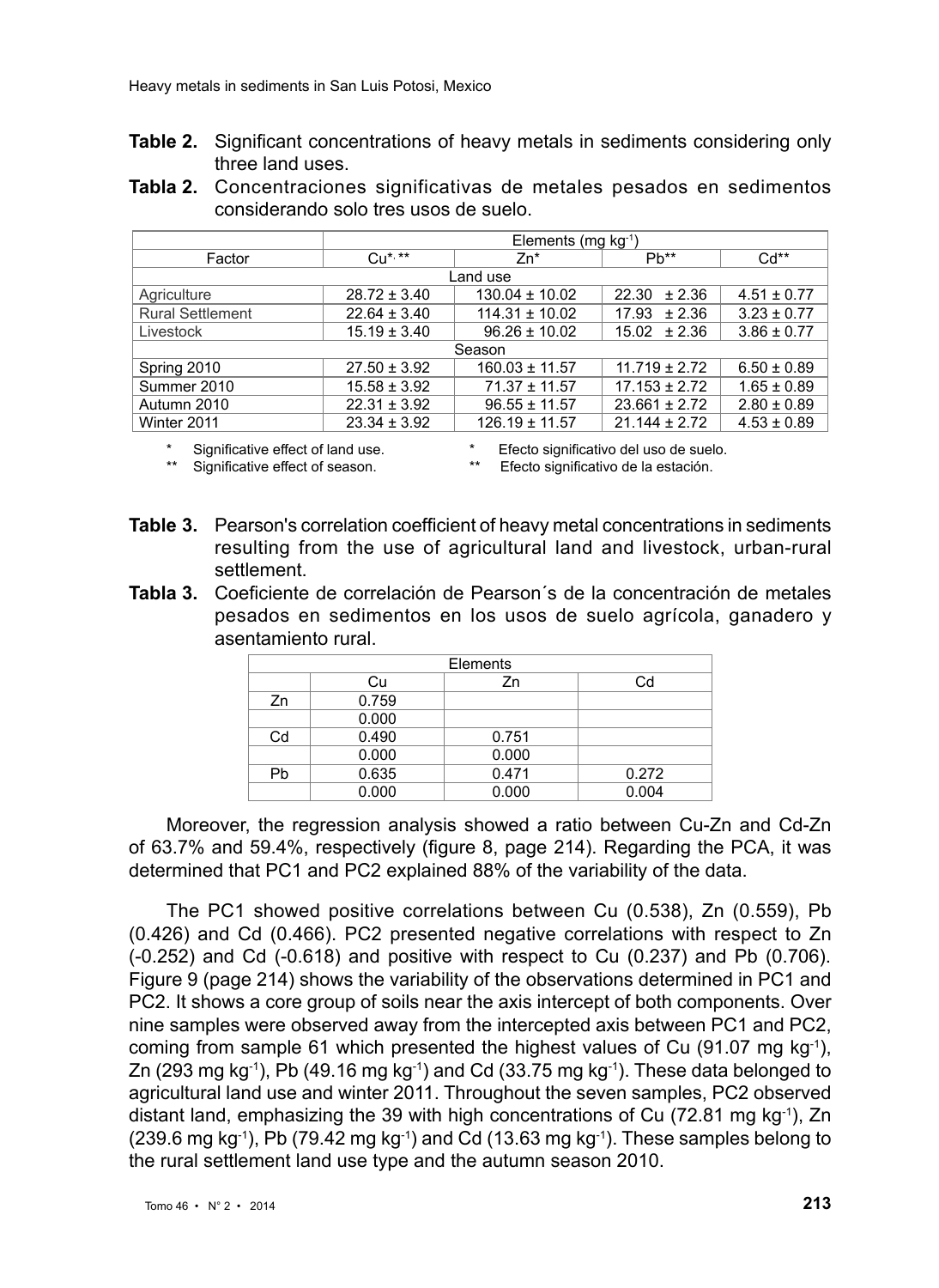



First Component

First Component

First Component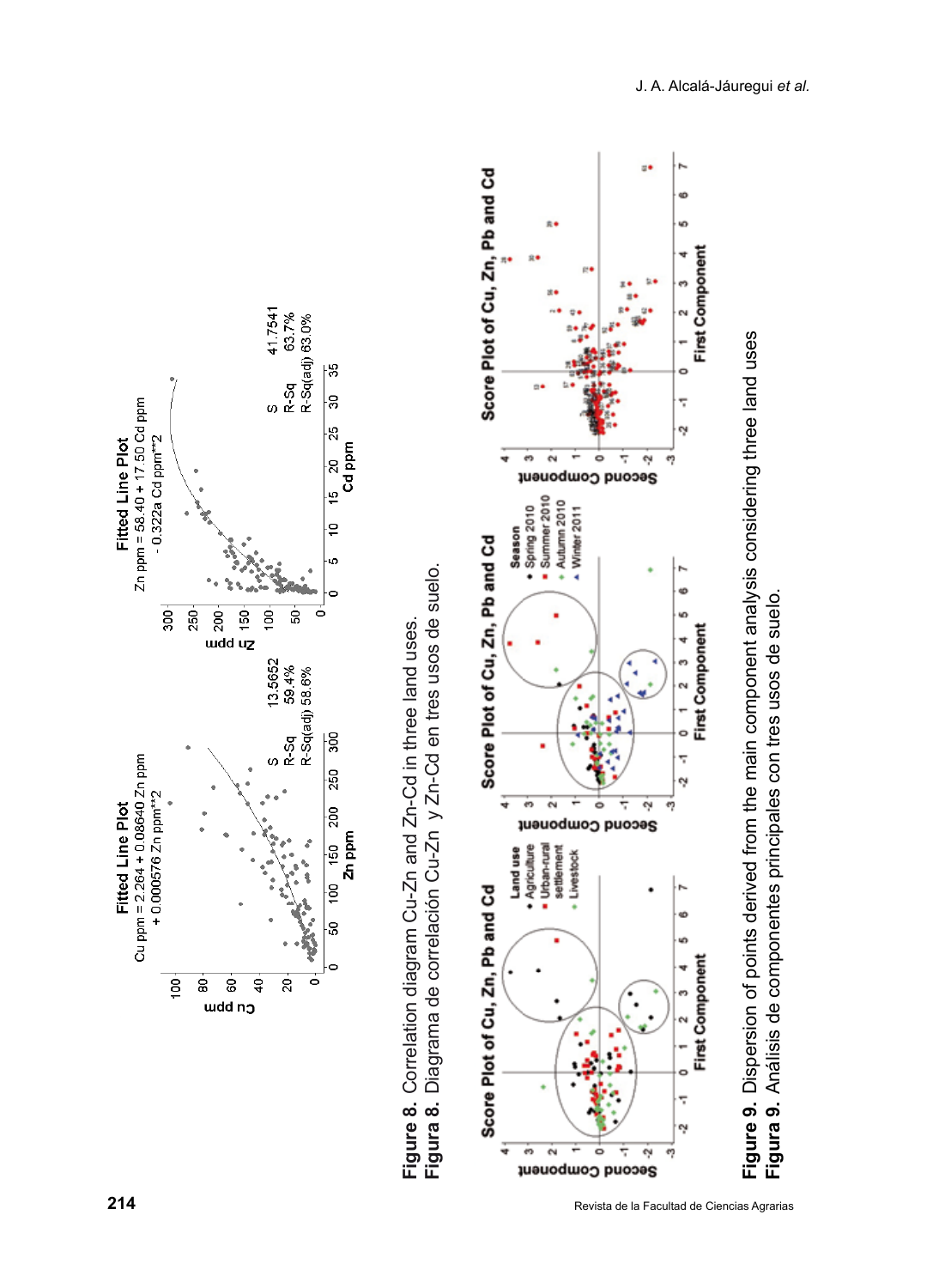#### **DISCUSSION**

Regarding the physical-chemical parameters, it is worth to note that the values in the range from 7.66 to 8.05 are considered slightly high in terms of alkalinity. Similar results indicate that it may be related with the accumulation of organic matter and the nature of the carbonate found in the sediment, which favors the fixation of heavy metals (10). The condition of this parameter could affect the solubility of metals and their potential leaching (24). Considering a variation in the organic matter content from low to high (0.9 to 3.16%), there could be a relation of sediments from sample sites, which contain higher content of organic matter and the presence of heavy metals (36, 40). The high content of organic matter found in the sediments is mainly related to the discharge of water residuals from domestic use and the industry (10).

In the first analysis of the four land uses, a significant effect of land use and season was found on the concentrations of components considered as pollutants in some cases. Regarding the effect of land use, and according to the Canadian Sediment Quality Guidelines for the Protection of Aquatic Life (13), the permissible limit of Cu in sediments is 35.7 mg  $kg<sup>-1</sup>$ . Also, considering the criteria established by (Garbarino *et al.*, 1995) and those reported by (García-Rico *et al.*, 2004), it indicates that these levels of copper reported a condition of high sediment contamination by this metal, with a value greater than 25-50 mg kg-1. ATSDR (7) attributes that copper is released by the mining industry, agriculture and manufacturing, and the release of wastewater into rivers, producing a decaying in vegetation. Some of the soluble copper compounds enter the groundwater and are eventually deposited in the sediments of rivers, lakes and estuaries. Cooper is linked to the use of various fertilizers and fungicides in agriculture (22).

While the highest concentration of Zn was found in the agricultural land use  $(130.04\pm9.87 \text{ mg kg}^{-1})$ , the lowest was found in the Pond land use with a value of 86.68±12.08 mg kg-1. According to the Canadian Sediment Quality Guidelines for the Protection of Aquatic Life (13) the allowable limit of Zn in sediments is 123 mg kg<sup>-1</sup>. This means that the level of 7.4 mg  $kg<sup>-1</sup>$  found in the section of the river located in the agricultural land use is above this limit. ATSDR (8) indicates that zinc is in the air, soil and water and that its presence in the environment may be associated with hazardous waste sites, natural processes and human activities, sewage and domestic chemical industry with contents of zinc or other metals and fluxes from land. Agricultural inputs can be a source of contamination in the area. In small quantities, zinc is an essential nutrient required by all animals.

The functions performed by zinc in the plants are varied, the vast majority related to the formation and operation of various enzyme systems involved in life processes of plants. In agricultural soils, the total concentration typically ranges from 10 to 300 mg kg-1 (8). This may somehow affect the entry of particles derived from erosion processes, impacting the agricultural zone with the accumulation in the sediments.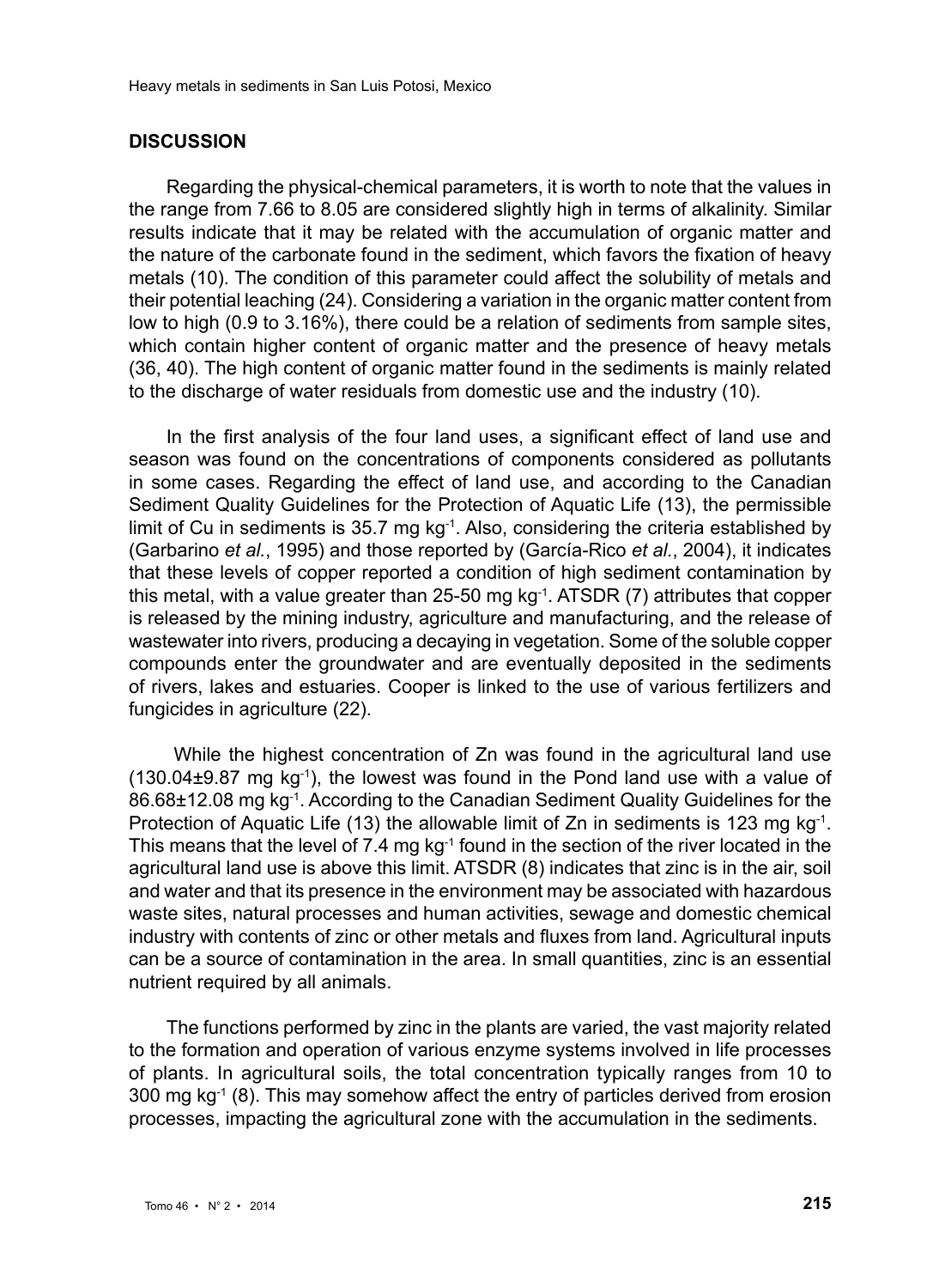Regarding Cd, the highest concentration occurred in the agricultural land use, with  $4.51\pm0.71$  mg kg<sup>-1</sup>, and the lowest in the Pond land use with  $0.46\pm0.87$  mg kg<sup>-1</sup>. According to the Canadian Sediment Quality Guidelines for the Protection of Aquatic Life (13), the allowable limit of Cd in sediments is 0.6 mg kg<sup>-1</sup>, meaning that this exceeded the permissible concentration 6.51 times  $(3.91 \text{ ma kg}^{-1})$ .

Considering the criteria established by (Garbarino *et al*.,1995) and those reported by (García-Rico *et al.*, 2004), it is indicated that these levels of cadmium present a condition of high sediment contamination by this metal, when having a value greater than 6 mg  $kq^{-1}$ .

Cadmium enters the air from sources such as mining, industry, and by burning coal and household wastes. In air, cadmium particles can travel long distances before settling to the ground or water when coming from landfills and spills or leaks at hazardous waste sites.

Cadmium remains for a long time in the same place where originally deposited in the environment. Large amounts of Cadmium are naturally released into the environment, about 25,000 tons per year. Half of this Cadmium is released into rivers through the decomposition of rock. Wastewater from metallurgical industries mostly ends up in soils and can be transported long distances before getting absorbed by the mud. This cadmium-rich sludge can contaminate surface water and soil. This metal is strongly absorbed by soil organic matter (6).

The increased activity of suburban, urban and industrial processes, associated with deforestation, agriculture, erosion of topsoil, fertilizer and chemicals, can alter the natural biochemical processes and operation of highly productive ecosystems, because the residues produced can contain large amount of metals (Cd, Cr, Cu, Ni, Pb and Zn) and other pollutants that would cause significant changes in water quality and sediment (17). Also, San Luis Potosi is associated with increased environmental pollution by heavy metals such as copper and zinc due to substantial mining and industrial activities (5).

The Nature Conservation Service and Wildlife Habitat Council (26) states that sediment and erosion processes are often associated with the use of land for development. Some construction sites have inadequate erosion processes and sediment control measures that should begin with the construction, because the remaining riparian areas are unable to mediate the sediment load entering the water. Impervious surfaces like parking lots and roads create a water circulation system quite different to that which occurs in a natural basin. The rain runs off impervious surfaces into river channels.

The runoff in watersheds with significant amounts of impervious surfaces has the potential to lead to an increased load in sediments and other materials such as fertilizers, pesticides, trace metals, and other toxic materials that have been improperly released or removed. The effect of season on the concentrations of Zn, Pb and Cd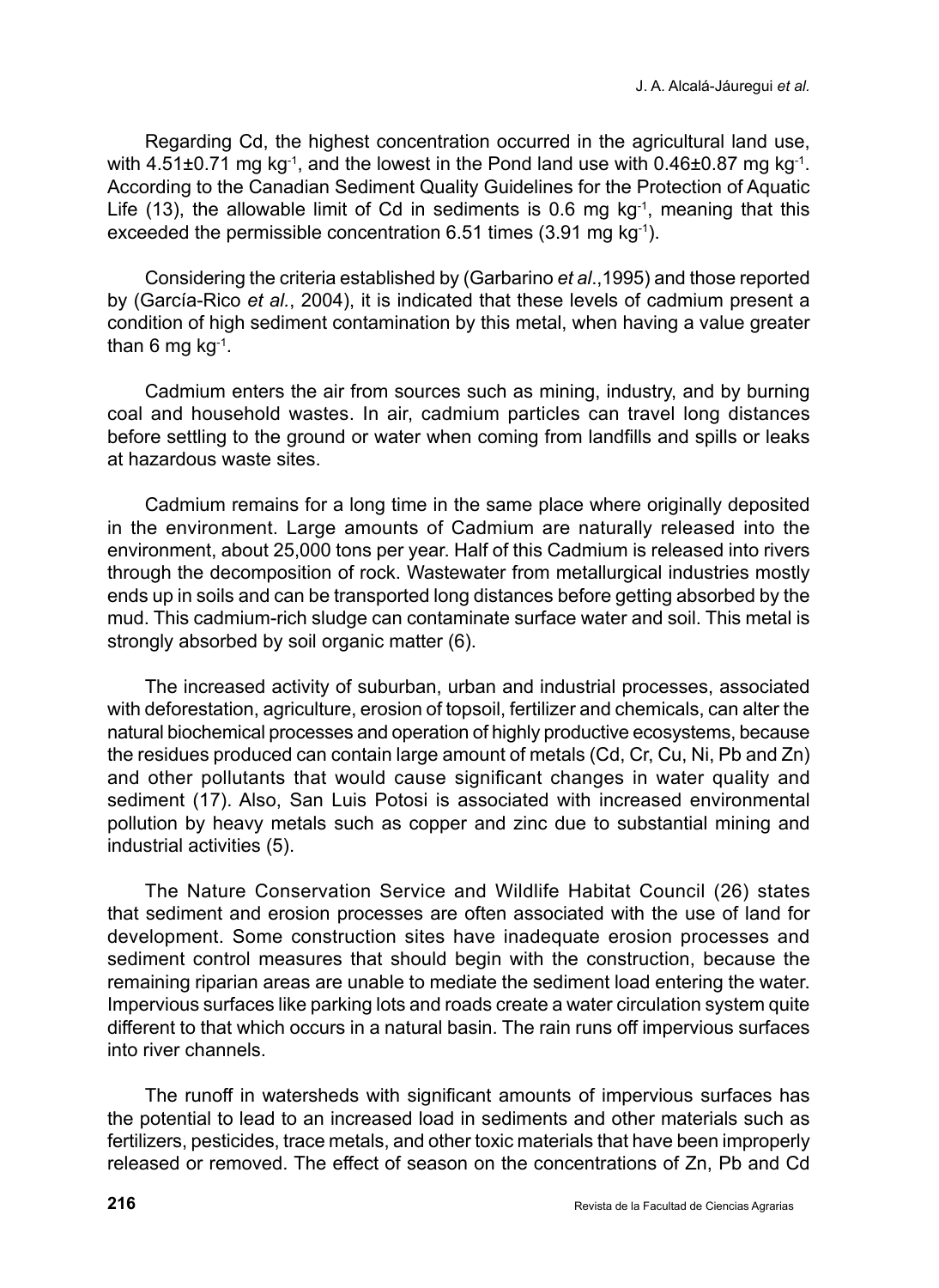levels indicates them as contaminants. This concentration exceeds the permissible limit of Zn in sediments, which is 123 mg kg-1, according to the Canadian Sediment Quality Guidelines for the Protection of Aquatic Life (13).

For Pb, the highest concentration was in autumn 2010 with  $22.77 \pm 2.51$  mg kg<sup>-1</sup>, and the lowest in spring 2010 with  $14.05 \pm 2.51$  mg kg<sup>-1</sup> (figure 6, page 211). According to the Canadian Sediment Quality Guidelines for the Protection of Aquatic Life (13), the allowable limit of Pb in sediments is 35 mg kg-1. Based on the criteria established by (Garbarino *et al.*, 1995) and those reported by (García-Rico *et al.*, 2004), these levels of lead indicate a condition of high sediment contamination by this metal when having a value greater than 60 mg kg-1.

ATSDR (9) indicates that high ambient levels of lead are commonly found in soil especially near roads, old houses, old orchards, mining areas, industrial sites near power plants, incinerators, landfills and hazardous waste sites. Small amounts of lead may enter rivers, lakes and streams when soil particles are mobilized by rainwater; lead can also remain attached to soil particles or sediment in the water for many years.

The mobilization of lead in soil depends on the type of lead compound and the physical and chemical characteristics of the soil. Sources of lead in surface water or sediment deposition come from the atmospheric dust, wastewater from industries that handle lead (primarily iron and steel industries that manufacture and lead), water runoff in urban areas, and mining piles. Lead is associated with the use of fertilizers and pesticides in crop areas (22).

In the case of Cd, the highest concentration occurred in spring 2010 with 5.16 $\pm$ 0.75 mg kg<sup>-1</sup> and the lowest in summer 2010 with 1.22 $\pm$ 0.75 mg kg<sup>-1</sup> (figure 6, page 211). According to the Canadian Sediment Quality Guidelines for the Protection of Aquatic Life (13) the allowable limit of Cd in sediments is 0.6 ppm, meaning that the permissible concentration was exceeded 7.6 times (4.56 mg kg-1). Based on the criteria established by (Garbarino *et al.*, 1995) and those reported by (García-Rico *et al.*, 2004) these levels of Cd indicate a condition of high sediment contamination by this metal, when having a value greater than 6 mg kg-1.

The average concentration of Zn, Pb and Cd, may be present at higher levels in dry seasons compared to the rainy seasons, probably due to rainwater dilution that influences the concentration and mobility of heavy metals. However, the mobility of heavy metals does not depend only on the concentration in soil and sediment, but also on the metallic properties of soil or sediments, and environmental factors (27).

On the analysis of double interaction in the concentrations of heavy metals, Cd was significant. According to the Canadian Sediment Quality Guidelines for the Protection of Aquatic Life (13), the allowable limit of Cd in sediments is 0.6 mg  $kq^{-1}$ , indicating the highest level found is 7.42 mg kg-1 above this limit, *i. e.*, 12.3 times. Based on the criteria established by (Garbarino *et al.*, 1995) and those reported by (García-Rico *et al.*, 2004), these levels of cadmium indicate a condition of high sediment contamination by this metal when having a value greater than 6 mg  $kg<sup>-1</sup>$ .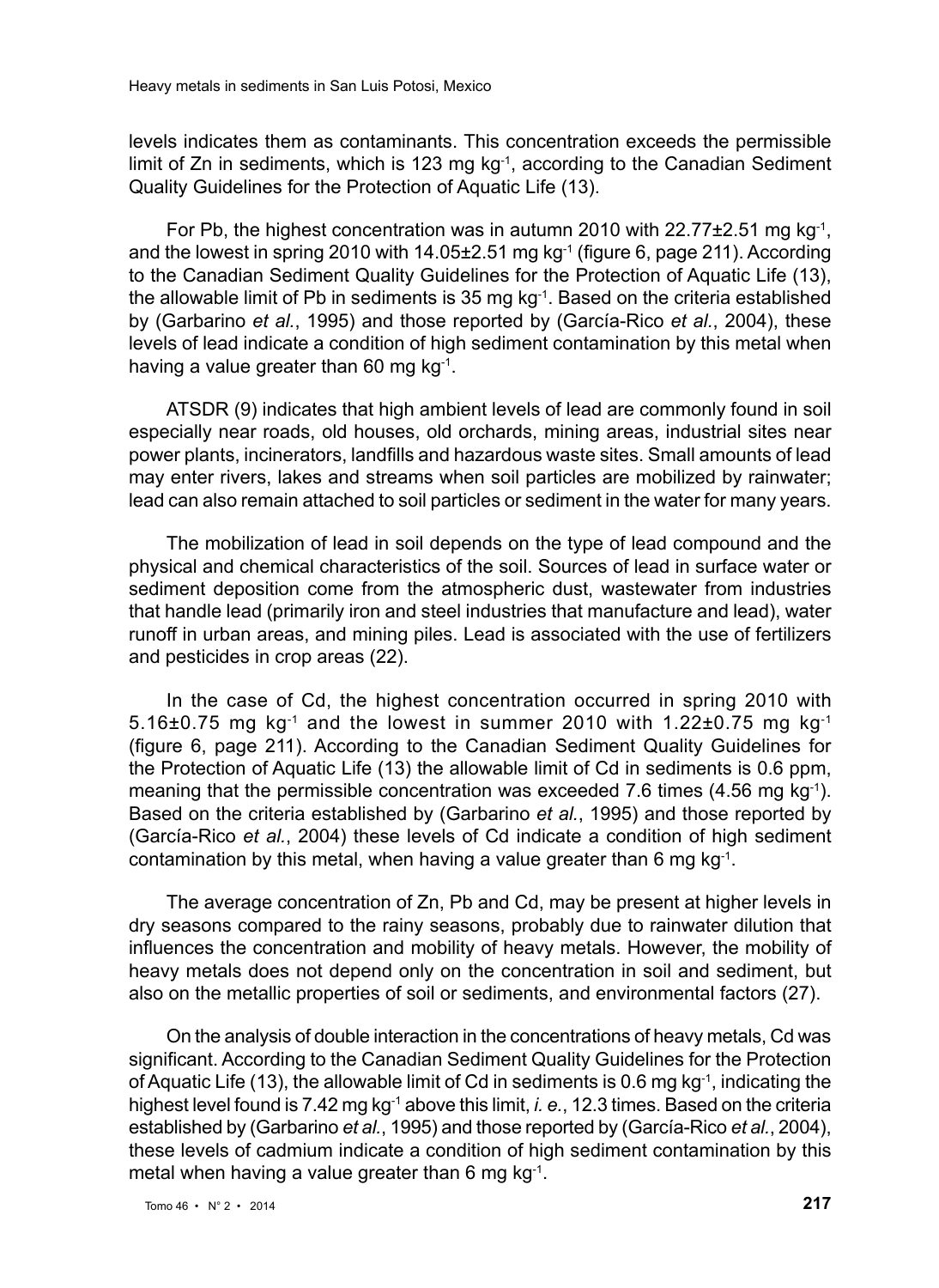A this point, it is worth to note that some of the reasons for not having a clear criteria for establishing heavy metal contamination of sediments is that the sediment composition can be varius types, depending on the rock, the grain size, the organic matter content, among others (10).

Now, for the second analysis, significant variations in the concentrations of Cu, Cd and Pb were mainly found. These variations in the concentration of the metals may be due to increased water flow that allows a process of dilution, as well as variations of dissolved oxygen, and other organic content (35). The significant positive correlations of heavy metals in sediments indicate that these fractions are of the same chemical material that affects the ecosystem (17).

The presence of heavy metals in sediments is attributed to industrial effluents, agricultural runoff, domestic sewage and municipal drainage. It is considered that the presence of Cu, Cd and Pb in sediments is not only due to its presence in the bedrock, but also because of anthropogenic effluents derived from a variety of industrial activities (38).

The erosion of rock and soil leads to the accumulation of sediment from natural and anthropogenic processes (27). The two analysis performed (including four land use types and three land use types, respectively) reflect that the elements evaluated are associated to the agricultural land use and to both the urban and rural settlements zones where the concentration of such elements could be due to wastewater discharges, pesticides applications and solid wastes found along the river banks. Correlations found between the heavy metal concentrations indicate the influence of lithologic sources or the association to antrophogenic activities (24). Moreover, these correlations indicate that contaminants of the sediments could come from the same sources (33).

The PCA allowed defining how these types of land use (agricultural land use and urban and rural settlements) affect the concentrations of these metals along the riparian area (figure 3, page 209; figure 9, page 214) complementing the other developed analysis in this study.

The variation in the dispersion of points may occur by the influence of the antrophogenic dynamism of the uses of soil, associated to natural processes that lead to the presentation of sample groups that may be considered with high or low concentrations, also with temporary or seasonal variation indicating its dispersion with concentrations that exceed normal standards of metals in established sediments (12, 18). Some heavy metals have been associated to groups of origin of contamination determined by main components.

The Pb in sediments has been found to be associated to antrophogenic factors in a higher degree, Zn in natural sources and Cu in the agricultural activity (11). Other studies indicate that sediment sample groups analyzed with main components have been associated to natural processes, including the outdoors and the erosion of the land and the local mother rock and the atmospheric deposition associated to the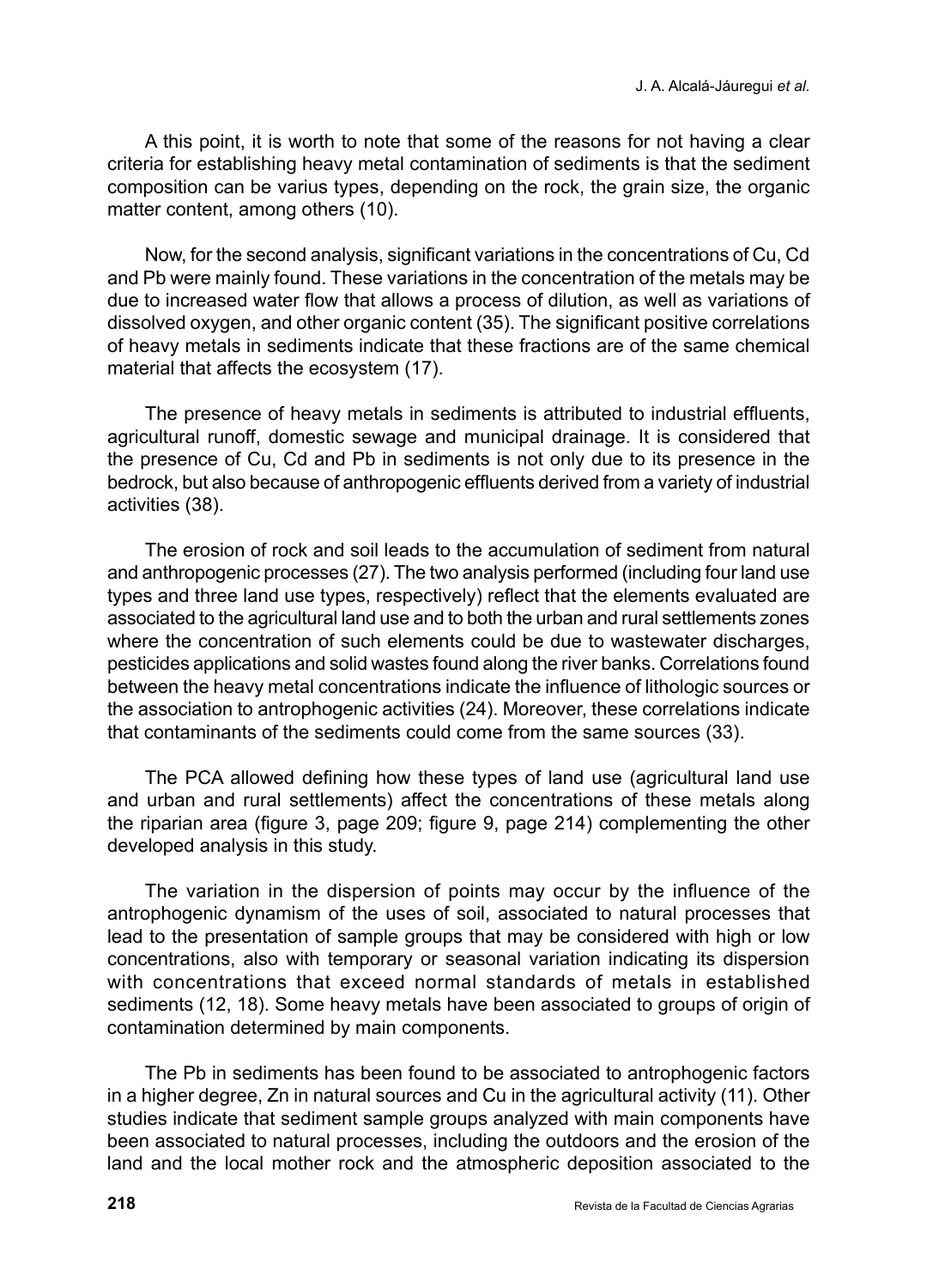antrophogenic activity. Moreover, the hidrogeochemistry dynamism of these types of systems is sufficiently high to mobilize and redistribute the sediments (14).

The use of pesticides and fertilizers in these areas might be related to the higher concentrations found on the wastewaters sampled on these points. Distribution and concentrations of these metals could be affected by the amount of organic matter and compounds including Fe and minerals having carbonates, as well as by the contamination load (10, 36). Sediment data can provide information on the impact of human activity on the ecosystem as a whole.

The composition of the sediment sequences offers the best natural archive of past environmental changes. The evaluation of the level of metals in water is useful for the control of heavy metal deposits in sludge and the provision of water used by agriculture and industry. An important factor is the heavy metal content of soils that provide mineral content to water sources, as a result of rain, and the presence of rivers, farms and local industries, indicating a need for control (36).

#### **CONCLUSIONS**

In this study, land use (Pond, Agriculture, Livestock and Rural Settlement) and season of the year (spring, summer and autumn, and winter) influenced the presence of heavy metal son the studied riparian area. Considering as a reference the levels established by the Canadian Environmental Quality Guidelines, levels of Cu, Cd, Zn and Pb found in sediments were exceeded. Moreover, when using other scientific and technical sources as reference, levels of Cu, Cd and Pb were considered under a condition of high pollution.

The greatest concentrations of these elements were found in the riparian area with an agricultural land use. Therefore, the presence of heavy metals in sediments could be used as indicators to evaluate the environmental assessment on the riparian ecological systems.

## **REFERENCES**

- 1. Acosta, V.; Lodeiros, C.; Senior, W.; Martínez, G. 2002. Niveles de metales pesados en sedimentos superficiales en tres zonas litorales de Venezuela. Red de revistas científicas de de América Latina y el Caribe, España y Portugal. Interciencia. 27:012:686-690
- 2. Alcalá Jáuregui, J.; Sosa, M.; Moreno, M.; Quintana, C.; Quintana, G.; Miranda, S.; Rubio, A. 2008. Metales pesados en vegetación arbórea como indicador de calidad ambiental urbana: ciudad de Chihuahua, México. Multequina. 17: 39-54.
- 3. Alcalá Jáuregui, J.; Ávila Castorena, C.; Rodríguez Ortiz, J. C.; Hernández Montoya, A.; Beltrán Morales, F. A.; Rodríguez Fuentes, H.; Loya Ramírez, J. G. 2012. Metales pesados como indicador de impacto de un sistema ecológico fragmentado por usos de suelo, San Luis Potosí, México. Revista de la Facultad de Ciencias Agrarias. Universidad Nacional de Cuyo. Mendoza. Argentina. 44(2): 15-29.
- 4. Alcalá Jáuregui, J.; Rodríguez Ortiz, J. C.; Villaseñor Zuñiga, M. E.; Hernández Montoya, A.; García Arreola, M. E.; Beltrán Morales, F. A.; Rodríguez Fuentes, H. 2013. Vegetación bioindicadora de metales pesados en un sistema semiárido. Revista de la Facultad de Ciencias Agrarias. Universidad Nacional de Cuyo. Mendoza. Argentina. 45(1): 27-42.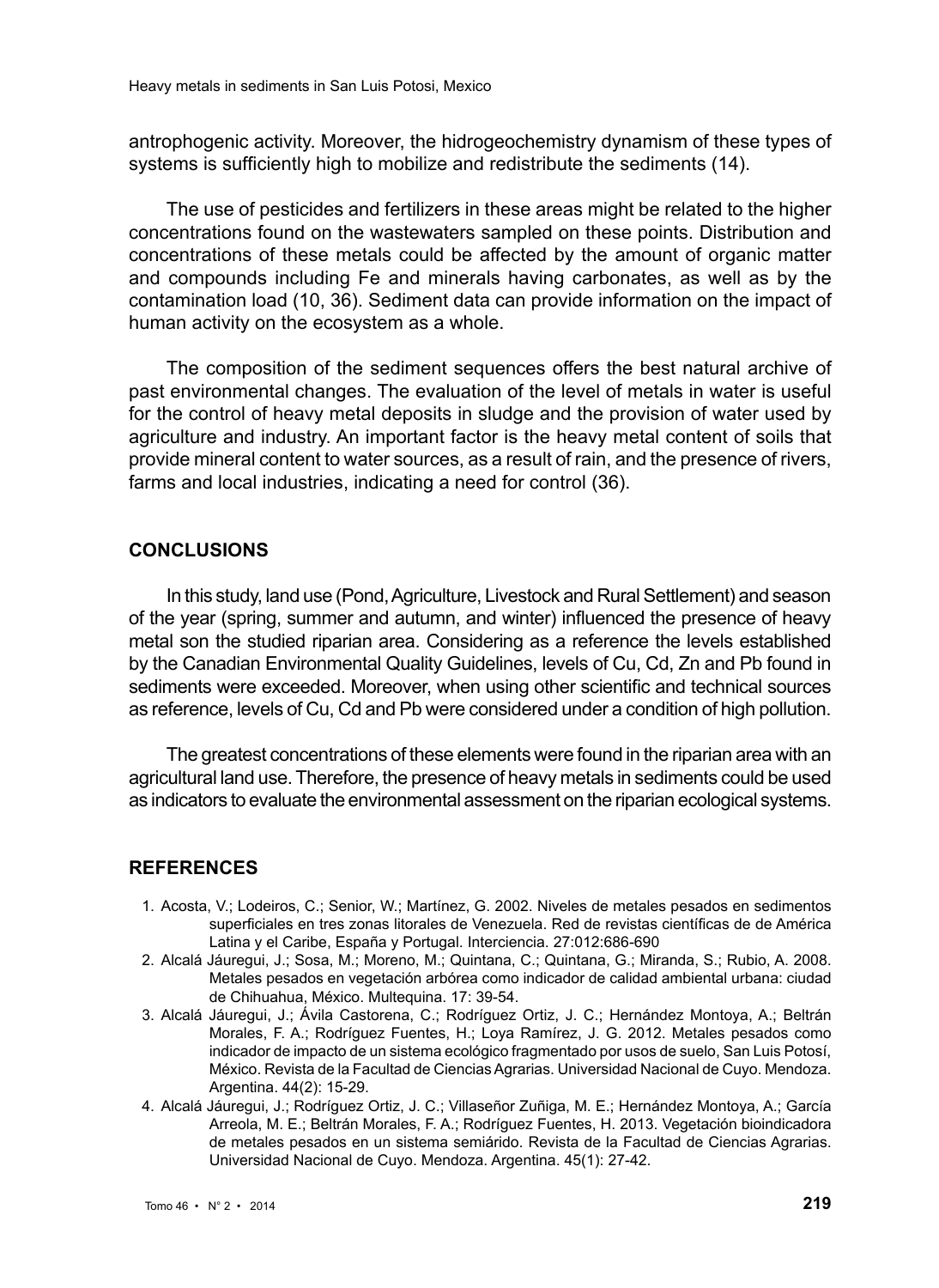- 5. Aragón-Piña, A.; Campos-Ramos, A. A.; Leyva-Ramos, R.; Hernández-Orta, M.; Miranda-Ortiz, N.; Luszczewski-Kudra, A. 2006. Influencia de emisiones industriales en el polvo Atmosférico de la Ciudad de San Luis Potosí, México. Revista Internacional de Contaminación Ambiental. 22 (1): 5-19.
- 6. ATSDR. Servicio de Salud Pública Agencia para Sustancias Tóxicas y el Registro de Enfermedades. 1999. CADMIO CAS # 7440-43-9. Resumen de Salud Pública Cadmio. Departamento de Salud y Servicios Humanos de los EE.UU.
- 7. ATSDR. Servicio de Salud Pública Agencia para Sustancias Tóxicas y el Registro de Enfermedades. 2004. Cobre CAS#: 7440-50-8. Resumen de Salud Publica Cobre. Departamento de Salud y Servicios Humanos de los EE.UU.
- 8. ATSDR. Servicio de Salud Pública Agencia para Sustancias Tóxicas y el Registro de Enfermedades. 2005. Cinc CAS#: 7440-66-6. Resumen de Salud Pública Zinc. Departamento de Salud y Servicios Humanos de los EE.UU.
- 9. ATSDR. Servicio de Salud Pública Agencia para Sustancias Tóxicas y el Registro de Enfermedades. 2007. Plomo (Lead) CAS # 7439-92-1. Resumen de Salud Publica Plomo. Departamento de Salud y Servicios Humanos de los EE.UU.
- 10. Barakat, A.; Baghdadi, M. El.; Rais, J.; Nadem; S. 2012. Assessment of heavy metal in surface sediments of day river at Beni-Mellal Region, Morocco. Research Journal of Environmental and Earth Sciences. 4(8): 797-806
- 11. Benomar, M.; Mendiguchía, C.; Er-Raioui, H.; Marhraoui, M.; Lafraoui, G.; Oulad-Abdellah, M. K.; García-Vargas, M.; Moreno, C. 2012. Analysis of heavy metals in sediments from Northern Moroccan Coast Using Simple and Low-Cost Methodology. The Open Environmental Pollution & Toxicology Journal, 2012, 3, (Suppl 1-M6) 47-54.
- 12. Cabrera, F.; Cordon, R.; Arambarri, P. 1987. Metales pesados en las aguas y sedimentos de los estuarios de los ríos Guadalquivir y Barbate. Instituto de Recursos Naturales y Agrobiología de Sevilla. Limnetica. 3 (2): 281-290.
- 13. Canadian Council of Ministers of the Environment. 2002. Canadian Sediment Quality Guidelines for the Protection of Aquatic Life. 2002. Summary Tables. Available in: www.ecy.wa.gov/programs/ eap/psamp/BoundaryBay/PSAMP-BBAMP%20documents/Canadian%20guidelines%20for%20 water%20quality/SedimentProtAquaticLifeSummaryTables.
- 14. Canedo-López, Y.; Ruiz-Marín, J.; Chi-Ayi, J. C. 2014. Diagnóstico de la contaminación por metales pesados en sedimento superficial de la laguna de términos, Campeche: una aproximación Estadística. REVISTA AIDIS de Ingeniería y Ciencias Ambientales: Investigación, desarrollo y práctica Vol. 7, No. 2: 95-104.
- 15. DOF. 2002. Diario Oficial de la Federación. Mexican Official Standard NOM-021-RECNAT-2000. That establishes the specifications of fertility, salinity and soil classification. Studies, sampling and analysis. Mexico.
- 16. Díaz, V.; Elizalde, E.; Quiroz, H.; Rodríguez, J.; Molina, I. 2005. Caracterización de algunos parámetros físico químicos del agua en sedimentos del lago Zempoala, Morelos, México. Acta Universitaria Universidad de Guanajuato. Vol.15:002:57-65.
- 17. Fuentes, H. M. V. 2008. Metales pesados Cu, Cr, Ni, Zn, Pb y Cd en los sedimentos del muelle pesquero de Güiria, Estado Sucre, Venezuela. Tecnociencia. Vol. 10:2:61-79.
- 18. Garbarino, J. R.; Hayes, H. C.; Roth, D. A.; Antweiler, R. C.; Brinton, T. I.; Taylor, H. E. 1995. Heavy Metals in the Mississippi River. En: Heavy metals in Mississippi River; 1987-92. U.S. Geological Survey Circular 1113. (R. H. Meade, Ed.) Reston, Virginia.
- 19. García-Rico, L.; Soto-Cruz, M. S.; Jara-Marini, M. E., Gómez-Álvarez, A. 2004. Fracciones geoquímicas de Cd, Cu y Pb en sedimentos costeros sedimentables de zonas ostrícolas del Estado de Sonora, México. Revista Internacional de Contaminación Ambiental. 20(4): 159-157.
- 20. González-Lozano, M. A.; Méndes-Rodríguez, L. C., López-Veneroni, D. G.; Vázquez-Botello, A. 2006. Evaluación de la Contaminación Ambiental del Área portuaria y Zona Costera de Salina Cruz, Oaxaca, México. Interciencia. 31:009:647-656.
- 21. Granado, S. D.; Hernández, G. A.; López, R. F. 2006. Ecología de zonas ribereñas. División de Ciencias Forestales. Chapingo. México. Revista Chapingo Serie Ciencias Forestales y del Ambiente. 12(1): 55-69.
- 22. Herrera, J.; Rodríguez, J.; Coto, J.; Salgado, V. y Borbón, H. Evaluación de metales pesados en los sedimentos superficiales del río Pirro Tecnología en Marcha. Vol. 26:1: 27-36.
- 23. INEGI. 2009. Prontuario de información geográfica municipal de los Estados Unidos Mexicanos. San Luis Potosí, San Luis Potosí. Clave Geoestadística 24028.